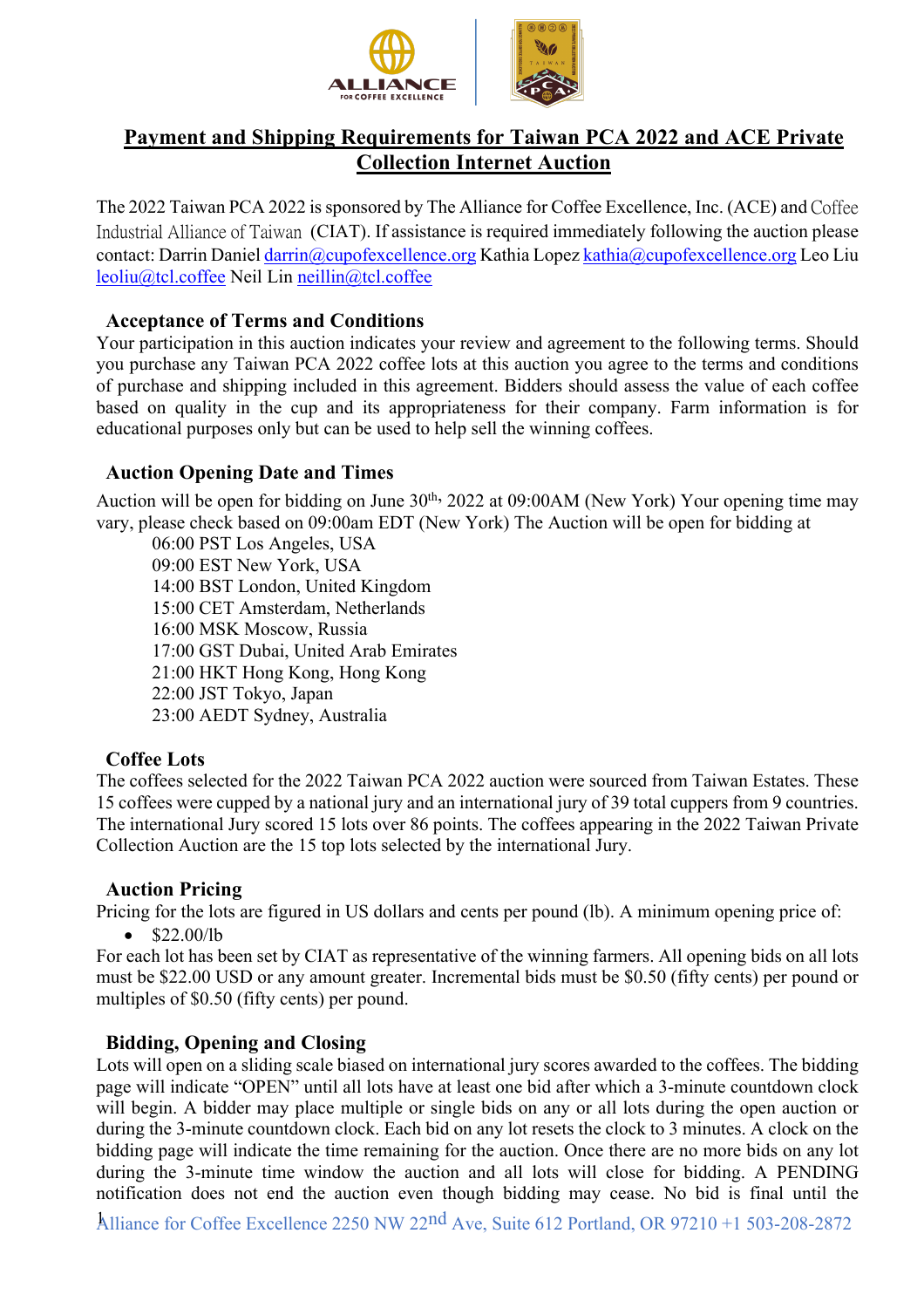

FINISHED notification appears. Once the auction software indicates FINISHED the highest bid wins the lot and all lots are closed for any additional bidding. At the conclusion of the auction, the buyer for the lot and the person responsible for payment and for shipping coordination will be the bidder placing the highest bid or auto bid for that lot. Should there be two identical auto bids the first auto bid placed wins the lot.

#### **Proxy and Auto Bids**

An auto-bid or proxy feature is available to any bidder wishing to allow the software to place their next highest bid. A bidder can place a high bid on any coffee lot using the auto-bid function. The software will then place a fifty cent higher bid above a competitive bid until the auto bid price is reached. The software will not place any higher auto-bid amount unless there is a competitive bid for that lot. Each Bidder will be able to view the current high bid for a Lot at any time during the Auction. Individual bids, once accepted by the auction software, may not be revoked or withdrawn. However, you may cancel an auto-bid to prevent the system from placing further bids on your behalf.

#### **Communication During and After Auction**

Each Bidder will log in using his/her confidential password. All bids will be identified during the auction with a bidding number not a company name. During the auction the software will communicate any outbids, any auction issues, notifications or final successful bids using the email address registered for that bidder. It is the bidder's responsibility to ensure that the registered email is correct. Contact ACE staff for verification if uncertain.

### **Packing Information**

The Taiwan PCA 2022 lots are vacuum packed in 5 kg bricks and coffees will be shipped in boxes of 3 bricks each (15kg per box). Remnant amounts will be shipped in additional boxes. Bidding calculations and shipping fees are based on the actual weight shipped, which may include additional material inside, of, or around the boxes. The number of boxes shipped as well as the weight in kg will be shown. A broken seal on any vacuum package does not automatically warrant a claim or indicate a quality change

### **Financial Responsibility for Payment**

The individual bidder placing the highest bid at the close of the auction is responsible for the financial payment to the exporter of the entire lot. The exporter may approve multiple payments and multiple shipping instructions for a single lot but only if the successful bidder requests the approval and submits all of the shipping instructions within 7 days of the auction. If the exporter or the country partner denies the request for any reason the bidder will be held liable for the entire payment regardless of group purchase. If a lot is split and sent to more than one destination, the buyer will be responsible for any additional costs associated with that export.

#### **Payment Requirements**

Full payment of the lot(s) and the packaging fee(s) is required prior to shipment unless other requests are made in writing and approved in advance. Prepayment of the lot is required if moved to another exporter to be shipped. Shipment, quality and delivery responsibility will revert to new exporter.

Full payment of the lot(s) and the shipping fee(s) is required prior to shipment unless other requests are made in writing and approved in advance. ALL PAYMENTS WILL BE WIRED "OUR" TO

Alliance for Coffee Excellence 2250 NW 22<sup>nd</sup> Ave, Suite 612 Portland, OR 97210 +1 503-208-2872 REMITTING BANK Bank Name: LAND BANK OF TAIWAN KU-TING BR. Swift Code: LBOTTWTP007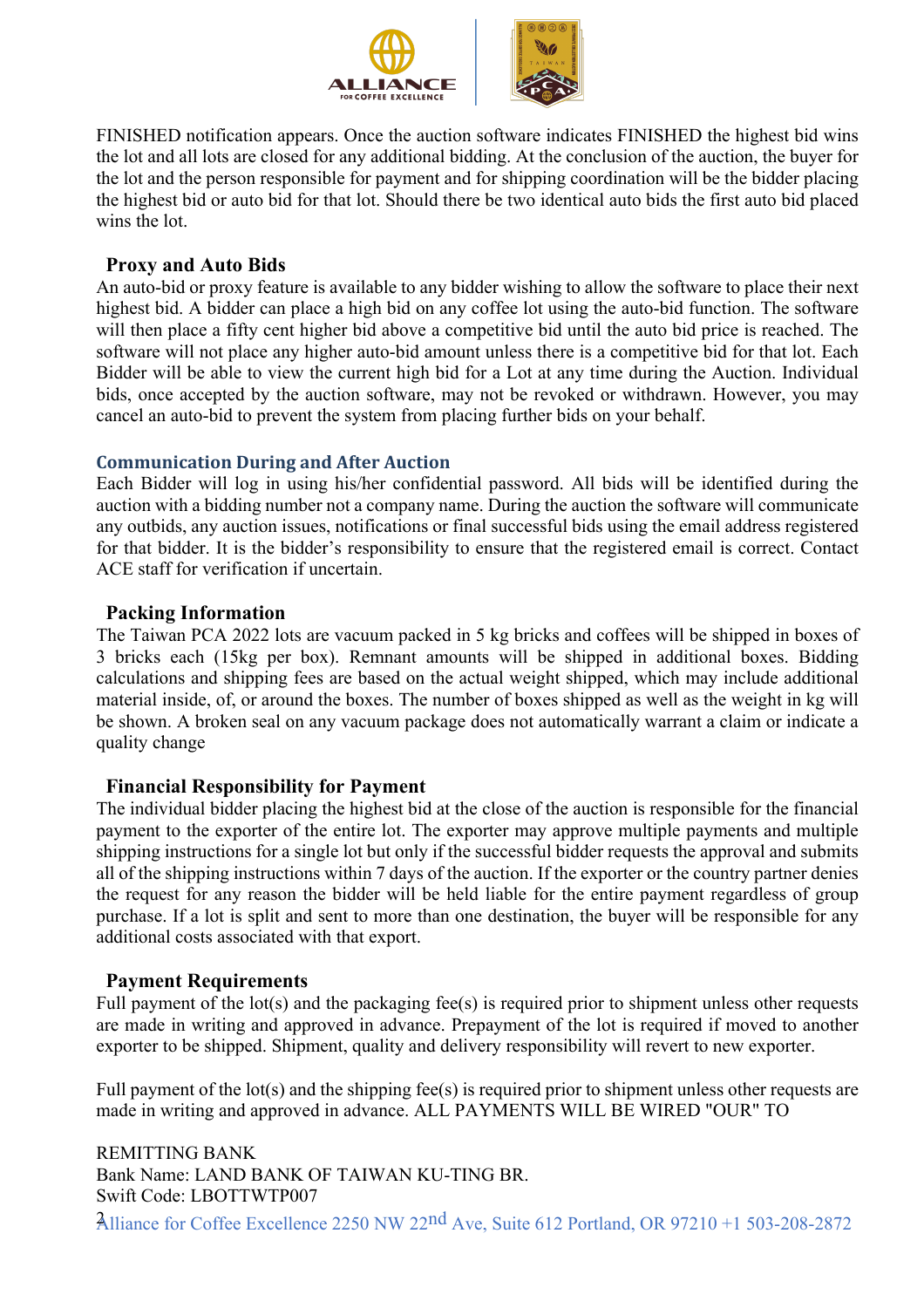

Remitting Bank Address: NO. 125 SEC. 3 ROOSEVELT RD., TAIPEI CITY, TAIWAN R.O.C. Account Name: QAHWAH CO., LTD. Account Number: 007101014279

Beneficiary Address: 4F., NO. 225, SEC. 3, Beixin Rd., Xindian Dist., New Taipei City 23143, TAIWAN (R.O.C.) Beneficiary Tel: 886-2-29115515

Full payment is due 30 (thirty) days after the close of the auction regardless of ship date or method. If payment is not made after 30 days, the exporter will have the right to nullify the sale agreement and offer the lot to the second highest bidder or other alternative buyers.

### **Shipping Requirements**

Shipping instructions are to be sent to Taiwan Coffee Laboratory within seven (7) days of the close of the auction by the successful bidder or the bidder's designated importer. Bidders can nominate any importer.

All lots must be shipped within 60 days of the auction, given CIAT has received all the needed paperwork to do so. No claim may be made to CIAT, farmer, Alliance for Coffee Excellence on any lot shipped after 45 days.

Taiwan PCA lots are shipped FCA from New Taipei City, Taiwan (R.O.C.) via courier air freight at an extra cost. The shipping cost and any applicable fees will be charged to the bidder. Shipping details can be coordinated with CIAT, and CIAT will ship the coffee lots per the instructions whenever possible. Any changes that result in extra fees will be paid by the buyer.

### **THE EXPORTER**

Taiwan's nominated exporter is:

Exporter Name: Qahwah Co., Ltd. Exporter Address: 4Fl. No. 225, Section 3, Beixin Rd. Xindian Dist. New Taipei City, Taiwan Exporter Contact Name: Leo Liu Exporter Phone numbers: 886-916500525 Exporter Email Address: leoliu@tcl.coffee Copy to: darrin@cupofexcellence.org, kathia@cupofexcellence.org,

Box Dimensions: 350 mm x 300 mm x 380 mm

All buyers must contact the exporter, coordinators and ACE within 7 days of the close of the auction. Taiwan PCA lots are shipped FCA from New Taipei City, Taiwan (R.O.C.) via courier air freight at an extra cost. The buyer is responsible for the coffee once the coffee has been handed off to the courier. The shipping cost and any applicable fees will be charged to the buyer. Shipping details can be coordinated with CIAT, which will ship the coffee lots per the instructions whenever possible. Any changes that result in extra fees will be paid by the buyer.

#### **Modification of this Agreement**

The Management of the ACE program have the right to modify this Agreement and any policies affecting the website. Any modification is effective immediately upon posting to the website or distribution via electronic mail. Your continued use of the auction or website following the notice of

Alliance for Coffee Excellence 2250 NW 22nd Ave, Suite 612 Portland, OR 97210 +1 503-208-2872